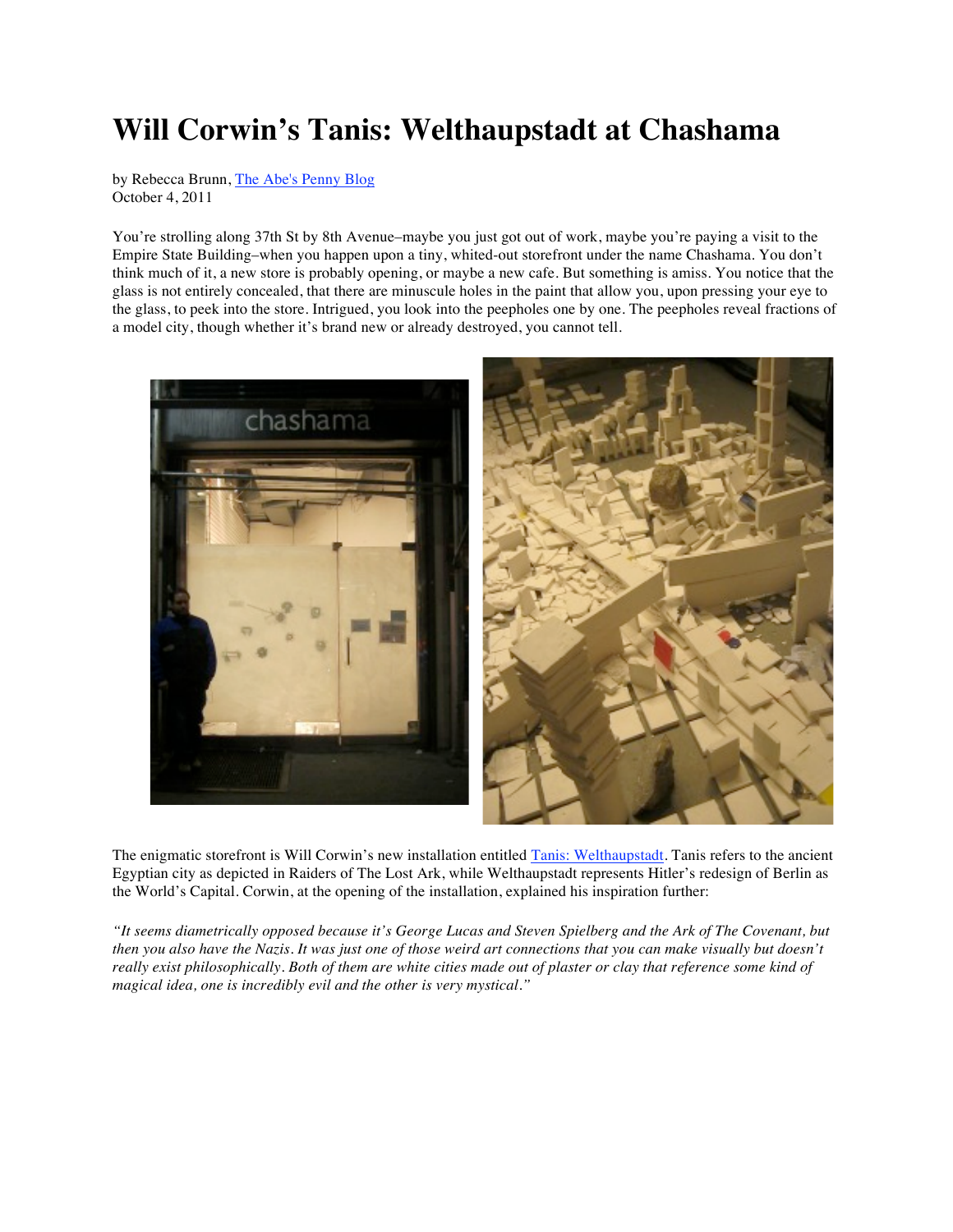

The installation itself is indeed a model city, or rather a mutation of it. Taking up about three quarters of the inside space, the model is currently composed of equal parts completed, intact structures and crumbling, shattered debris. But that doesn't mean that's how it's going to stay.

*"The whole idea is that while I build it, it falls down. So over the next couple days I think I will keep adding to it so that by Friday it'll be more of a mess, and it really does look like this archaeological ruin…I see that as the opposite of the architectural master plan, which is the reality, which is things falling apart."*

Yet the evolution and inevitable devolution of the city as a whole is beyond the common viewer. The vast majority of those who view the installation will see it as the artist intended, which is solely through the peepholes. This curious method is itself the piece's most affecting aspect, as it manages to convey the complexity of the artists statement without allowing its viewers to ever see the art.

## *"It fits in with the fascism too, of not being able to do anything, so you have this peephole and you know there's something really big and fantastic through the peephole but you can only see a little tiny bit of it"*

The peepholes are also an homage to the pivotal scene in Raiders of The Lost Ark where in the map room, Indiana Jones is led to the Book of Souls by a guiding beam of light emanating from the jewel. The focused points of view created by the peepholes mimic the beam of light, suggesting that there is something of import to be found in those places. This concept turns the "ideal city" notion on its head. Rather than being a frustrating obstacle that prevents the viewer from seeing the whole, the peepholes are tools the viewer can use to observe the significant areas. The view from the peephole becomes the whole. Perhaps more importantly, when observed within the Indiana Jones frame of mind, the model city takes on a whole new life: a discovered archaeological ruin. Hence the initial question, Is it a plan for a new city or remnant of an old one? It is certainly both, an impossible city that is always being built while always being destroyed.

This eternal perpetuity of creation and destruction (in theory anyway, since the installation comes down on Monday) gives the installation a doomsday tint, and Corwin himself exists as the city's blithe architect of destruction. His role is to build structures engineered to collapse. How could a city like this survive? It can't, and no ideal city for the most part has. Corwin's city, though, unlike the plans for new Berlin, exists outside the boundaries of time, using the city itself as a metaphor. He, as dictator of the Chashama storefront, built a city and preempted the inevitable overthrow by building destruction into its design.